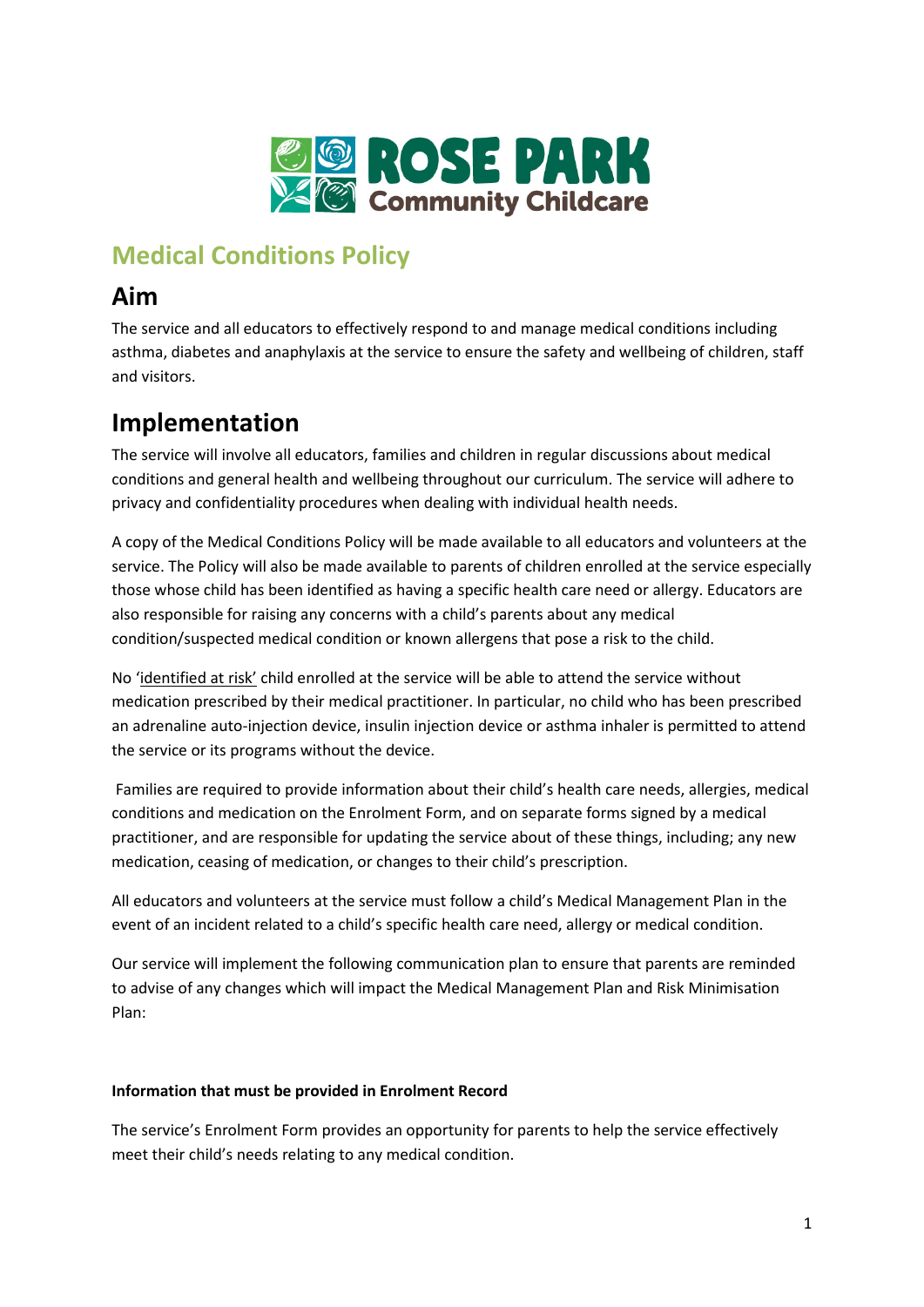The enrolment record will include details of any:

- specific health care needs or medical conditions of the child, including asthma, diabetes, allergies, and whether the child has been diagnosed at risk of anaphylaxis.
- any Medical Management Plan provided by a child's parents and/or registered medical practitioner. This Plan should:
	- o have supporting documentation if appropriate
	- o include a photo of the child
	- o if relevant, state what triggers the allergy or medical condition
	- o first aid needed
	- o contact details of the doctor who signed the plan
	- o state when the Plan should be reviewed.

Copies of the plan should be kept with the child's medication and accompany them on any excursions.

Where there is a Medical Management Plan, a risk minimisation plan must be developed and informed from the child's Medical Management Plan.

Note parents are responsible for updating their child's Medical Management Plan/providing a new Plan as necessary and will be regularly reminded by the service as per the Medical Management Communications Plan.

Any new information will be attached to the Enrolment Form and kept on file at the service. Educators will ensure information that is displayed about a child's medical conditions is updated.

## **Identifying Children with Medical Conditions**

Any information relating to a child's medical conditions will be shared with relevant educators, volunteers and the Nominated Supervisor at the service. Educators will be briefed by the Nominated Supervisor on the specific health needs of each child.

Our service will implement the following communication plan to ensure that relevant educators, staff and volunteers are:

- informed about the Medical Conditions Policy
- easily able to identify a child with medical conditions
- are aware of the requirements of any medical management plans and risk minimisation plans
- aware of the location of each child's medication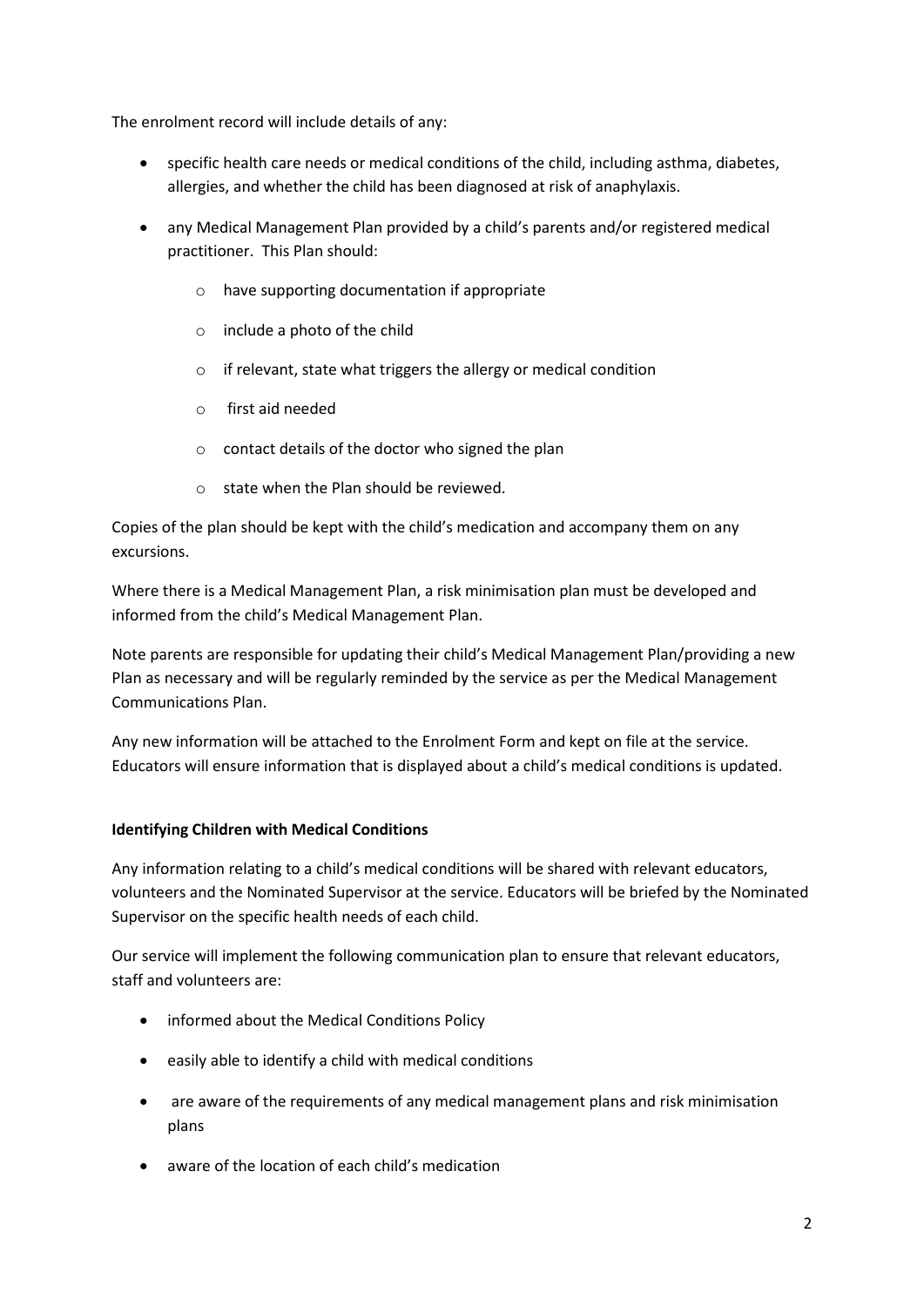• updated on the child's treatment along with any regulatory changes that may affect practices for specific medical conditions.

Our service will display information about a child's medical management plan, risk minimisation plan, and the location of each child's medication in an area near a telephone that is visible and easily accessed by all educators to ensure all procedures are followed. We will ensure the display of information meets privacy guidelines and is not easily accessible to visitors or other families. We will explain to families why this is important for the safety of the child.

Where a child has been diagnosed at risk of anaphylaxis, a notice stating this must be displayed at the service.

## **Medical Conditions Risk Minimisation Plan**

Using a child's Medical Management Plan, our service will develop a Medical Conditions Risk Minimisation Plan in consultation with a child's parents and medical professionals which will ensure that:

- any risks are assessed and minimised
- if relevant, practices and procedures for the safe handling of food, preparation, consumption and service of food for the child are developed and implemented (note we will follow all health, hygiene and safe food policies and procedures)
- all parents are notified of any known allergens that pose a risk to a child and how these risks will be minimised
- a child does not attend the service without medication prescribed by their medical practitioner in relation to their specific medical condition.

Our service will provide support and information to all parents and other members of our community about resources and support for managing allergies, anaphylaxis asthma and diabetes.

Our service will routinely review each child's medication to ensure it hasn't expired.

#### **Medical Conditions Risk Minimisation Plan: Anaphylaxis/Allergy Management**

While not common, anaphylaxis is life threatening. Anaphylaxis is a severe allergic reaction to a substance. While prior exposure to allergens is needed for the development of true anaphylaxis, severe allergic reactions can occur when no documented history exists. We are aware that allergies are very specific to the individual and it is possible to have an allergy to any foreign substance.

Anaphylaxis is usually caused by a food allergy. Foods most commonly associated with anaphylaxis include peanuts, seafood, nuts and in children eggs and cow's milk. While developing the Medical Conditions Risk Minimisation Plan and to minimise the risk of exposure of children to foods that might trigger severe allergy or anaphylaxis in susceptible children, our service will:

• not allow children to trade food, utensils or food containers.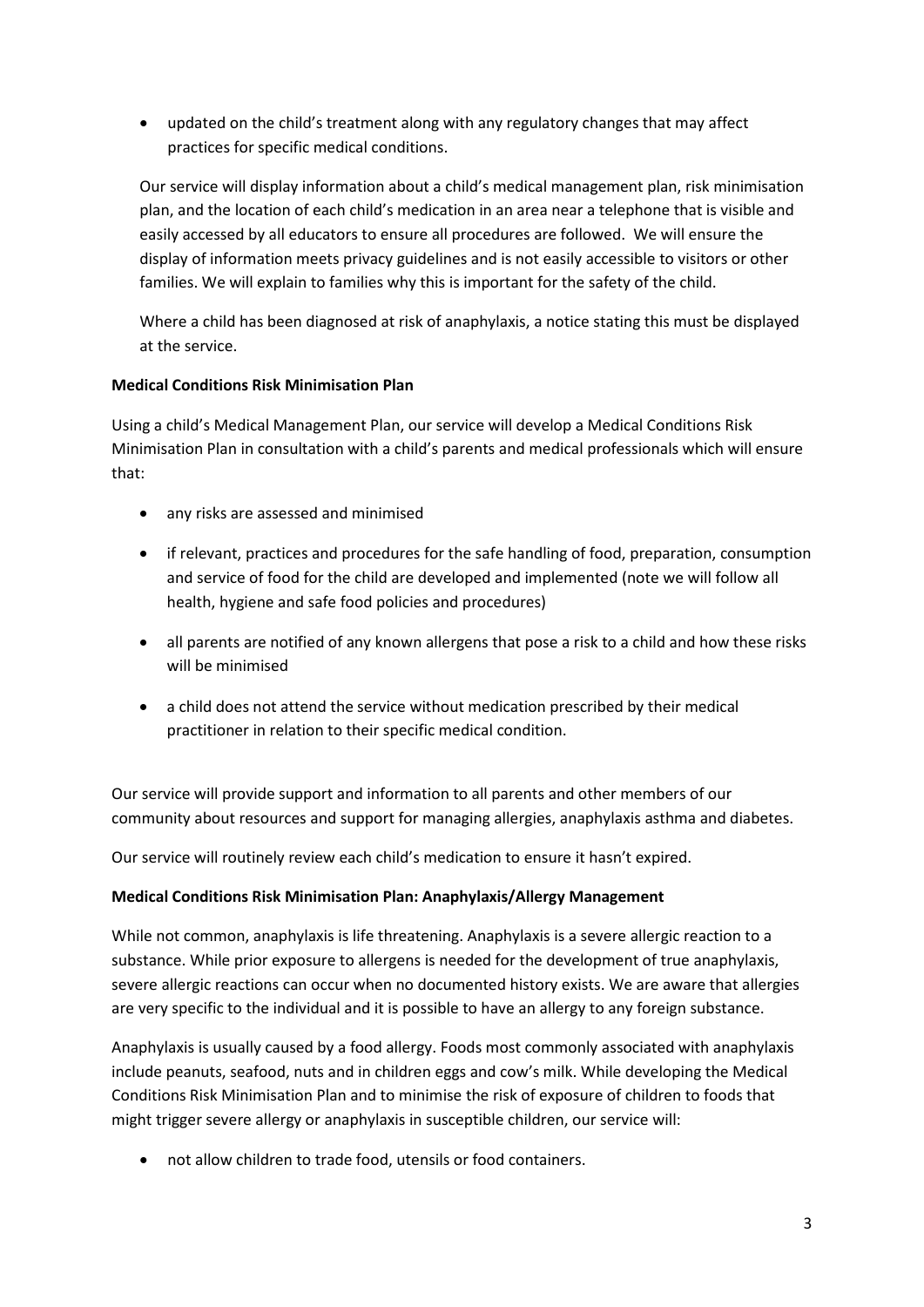- prepare food in line with a child's medical management plan and family recommendations.
- use non-food rewards with children, for example, stickers for appropriate behaviour.
- request families to label all bottles, drinks and lunchboxes etc with their child's name.
- consider whether it's necessary to change or restrict the use of food products in craft, science experiments and cooking classes so children with allergies can participate.
- instruct educators on the need to prevent cross contamination.
- request all parents not to send food with their children that contain highly allergenic elements even if their child does not have an allergy
- where a child is known to have a susceptibility to severe allergy or anaphylaxis to a particular food, the service will have a "allergy-awareness policy" for that food e.g. an "Allergy-Aware (Nut) Policy" which would exclude children or other individuals visiting the service from bringing any foods or products containing nuts or nut material such as:
	- o peanuts, brazil nuts, cashew nuts, hazelnuts, almonds, pecan nuts
	- o any other type of tree or ground nuts, peanut oil or other nut-based oil or cooking product, peanut or any nut sauce, peanut butter, hazelnut spread, marzipan
	- $\circ$  any other food which contains nuts such as chocolates, sweets, lollies, nougat, ice creams, cakes, biscuits, bread, drinks, satays, pre-prepared Asian or vegetarian foods
	- $\circ$  foods with spices and seeds such as mustard, poppy, wheat and sesame seeds
	- o cosmetics, massage oils, body lotions, shampoos and creams such as Arachis oil that contain nut material.
- be aware that a child may have a number of food allergies or there may be a number of children with different food allergies, and it may not be possible to have an allergy free policy for all those foods involved. Nut allergy is the most likely to cause severe reaction and will take precedence.
- if appropriate, seat a child with allergies at a different table if food is being served that he/she is allergic to. This will always be done in a sensitive manner so that the child does not feel excluded. If a child is very young, the family may be asked to provide their own high chair to further minimise the risk of cross infection.
- hold non-allergic babies when they drink formula/milk or there is a child diagnosed at risk of anaphylaxis from a milk allergy.
- instruct food preparation staff and volunteers about measures necessary to prevent cross contamination between foods during the handling, preparation and serving of food, such as careful cleaning of food preparation areas and utensils.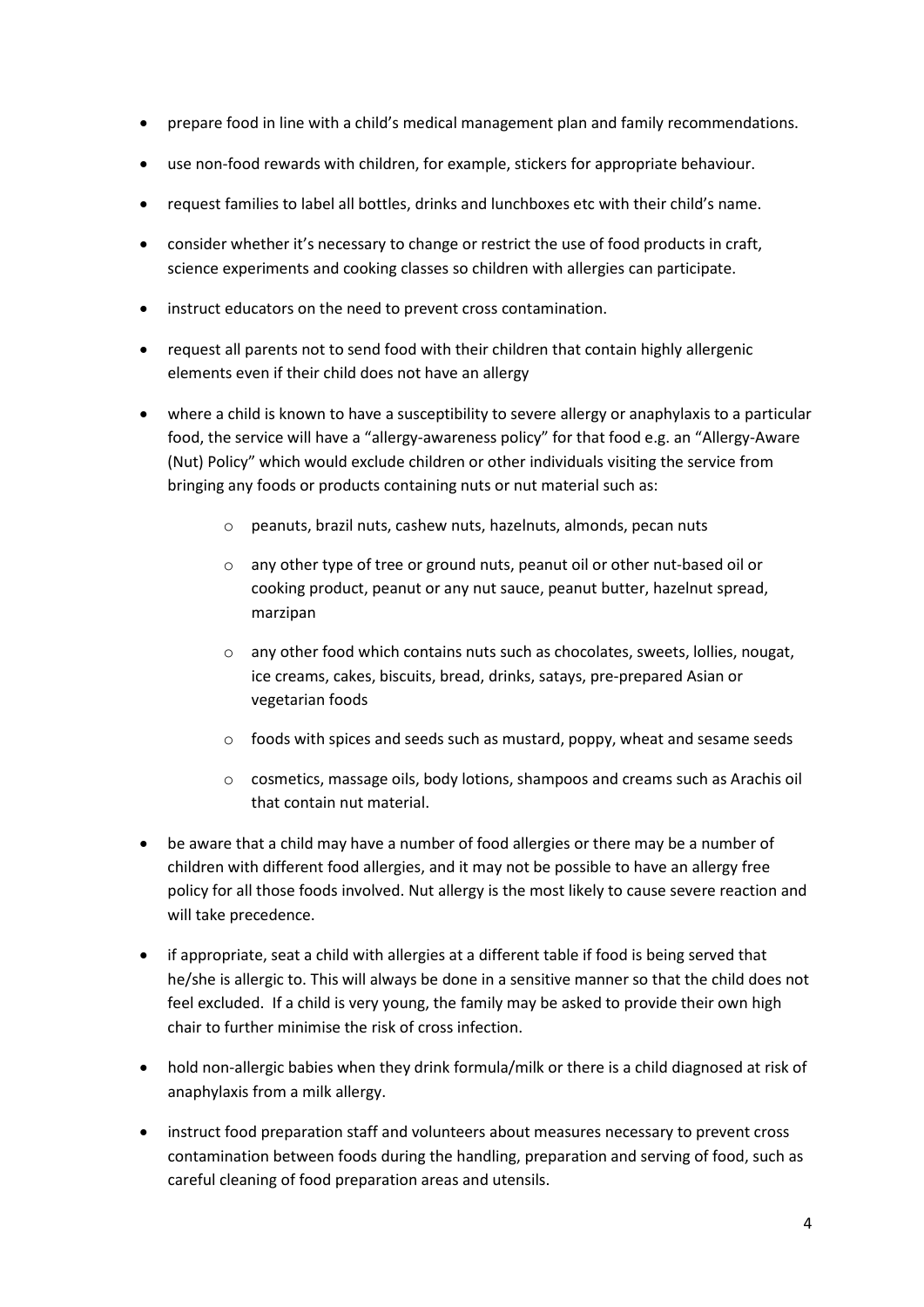- closely supervise all children at meal and snack times and ensure food is eaten in specified areas. To minimise risk children will not be permitted to 'wander around' the service with food.
- consult risk minimisation plans when making food purchases and planning menus.

Allergic reactions and anaphylaxis are also commonly caused by:

- o all types of animals, insects, spiders and reptiles.
- o all drugs and medications, especially antibiotics and vaccines.
- o many homeopathic, naturopathic and vitamin preparations.
- o many species of plants, especially those with thorns and stings.
- o latex and rubber products.
- o Band-Aids, Elastoplast and products containing rubber-based adhesives.

Our service will ensure that body lotions, shampoos and creams used on allergic children are approved by their parent.

Risk minimisation practices will be carried out to ensure that the service is to the best of our ability providing an environment that will not trigger an anaphylactic reaction. These practices will be documented and reflected upon, and potential risks reduced if possible.

The service will display an Australasian Society of Clinical Immunology and Allergy inc (ASCIA) generic poster called Action Plan for Anaphylaxis in a key location at the service, for example, in the children's room, the staff room or near the medication cabinet.

Our service will ensure that the auto-injection device kit is stored in a location that is known to all staff, including relief staff, easily accessible to adults (not locked away), inaccessible to children, and away from direct sources of heat.

Educators should be on the lookout for symptoms of an allergic reaction as they need to act rapidly if they do occur. If a child is displaying symptoms of an anaphylactic reaction our service will:

- call an ambulance immediately by dialling 000
- ensure the first aid trained educator/educator with approved anaphylaxis management training provides appropriate first aid which may include the injection of an auto immune device EpiPen® in line with the steps outlined by the Australian Society of Clinical Immunology and Allergy and CPR if the child stops breathing.
- contact the parent/guardian or the person to be notified in the event of illness if the parent/guardian cannot be contacted.

#### **Medical Conditions Risk Minimisation Plan: Asthma Management**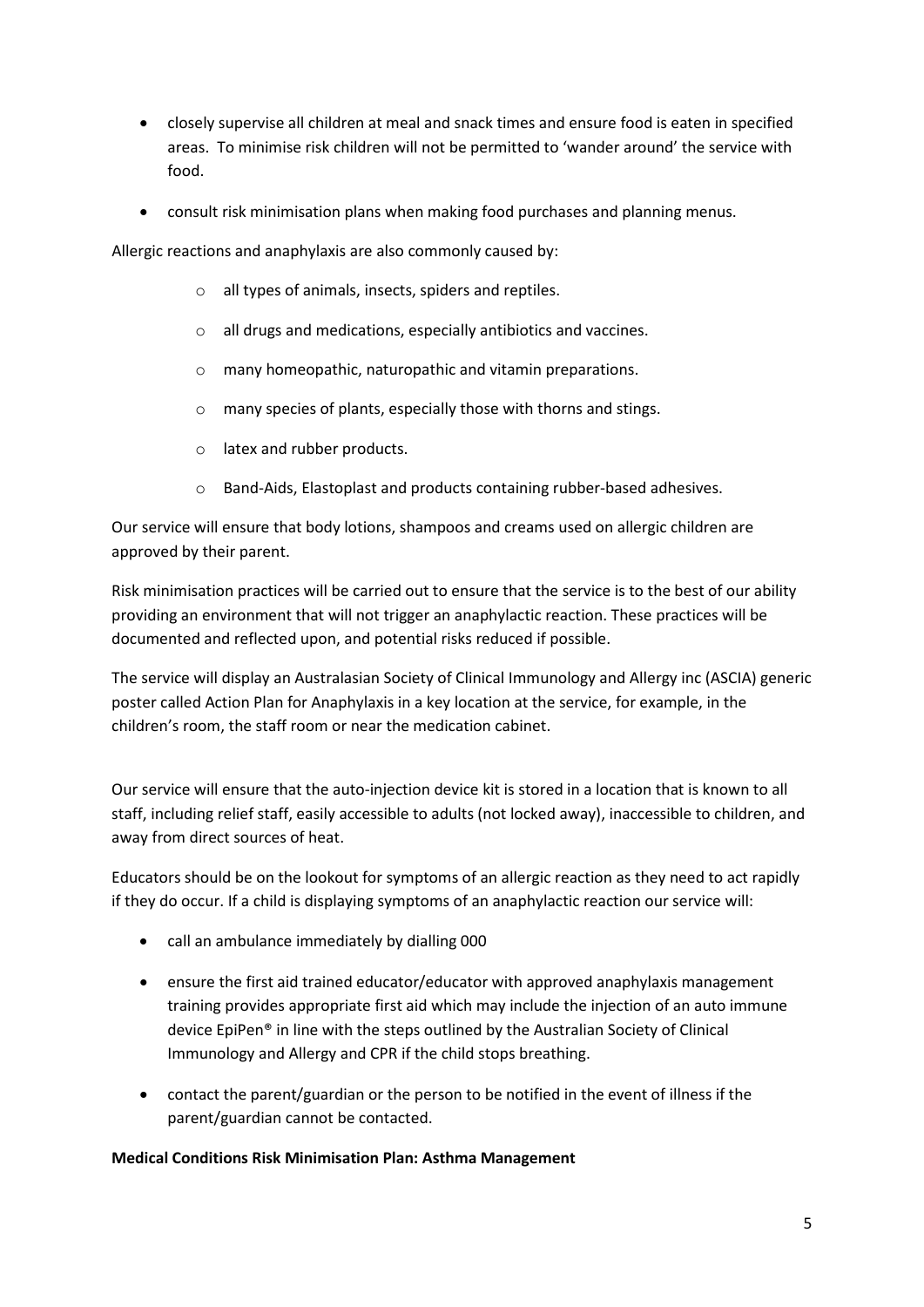Asthma is a chronic lung disease that inflames and narrows the airways. While developing the Medical Conditions Risk Minimisation Plan our service will implement procedures where possible to minimise the exposure of susceptible children to the common triggers which can cause an asthma attack. These triggers include:

- dust and pollution
- inhaled allergens, for example mould, pollen, pet hair
- changes in temperature and weather, heating and air conditioning
- emotional changes including laughing and stress
- activity and exercise

Risk minimisation practices will be carried out to ensure that the service is to the best of our ability providing an environment that will not trigger an asthmatic reaction. These practices will be documented and reflected upon, and potential risks reduced if possible.

The service will display an Asthma chart in a key location at the service, for example, in the children's room, the staff room or near the medication cabinet.

An asthma attack can become life threatening if not treated properly. If a child is displaying asthma symptoms, our service will:

- ensure a first aid trained educator/educator with approved asthma management training immediately attends to the child. If the procedures outlined in the child's medical management plan do not alleviate the asthma symptoms, or the child does not have a medical management plan, the educator will provide appropriate first aid, which may include the steps outlined by Asthma Australia as follows:
	- 1. Sit the child upright
		- Stay with the child and be calm and reassuring
	- 2. Give 4 puffs of blue reliever puffer medication
		- Use a spacer if there is one
		- Shake puffer
		- Put 1 puff into spacer
		- Take 4 breaths from spacer
		- Repeat until 4 puffs have been taken

Shake, 1 puff, 4 breaths

- 3. Wait 4 minutes
	- If there is no improvement, give 4 more puffs as above
- 4. If there is still no improvement call emergency assistance 000
	- Keep giving 4 puffs every 4 minutes until emergency assistance arrives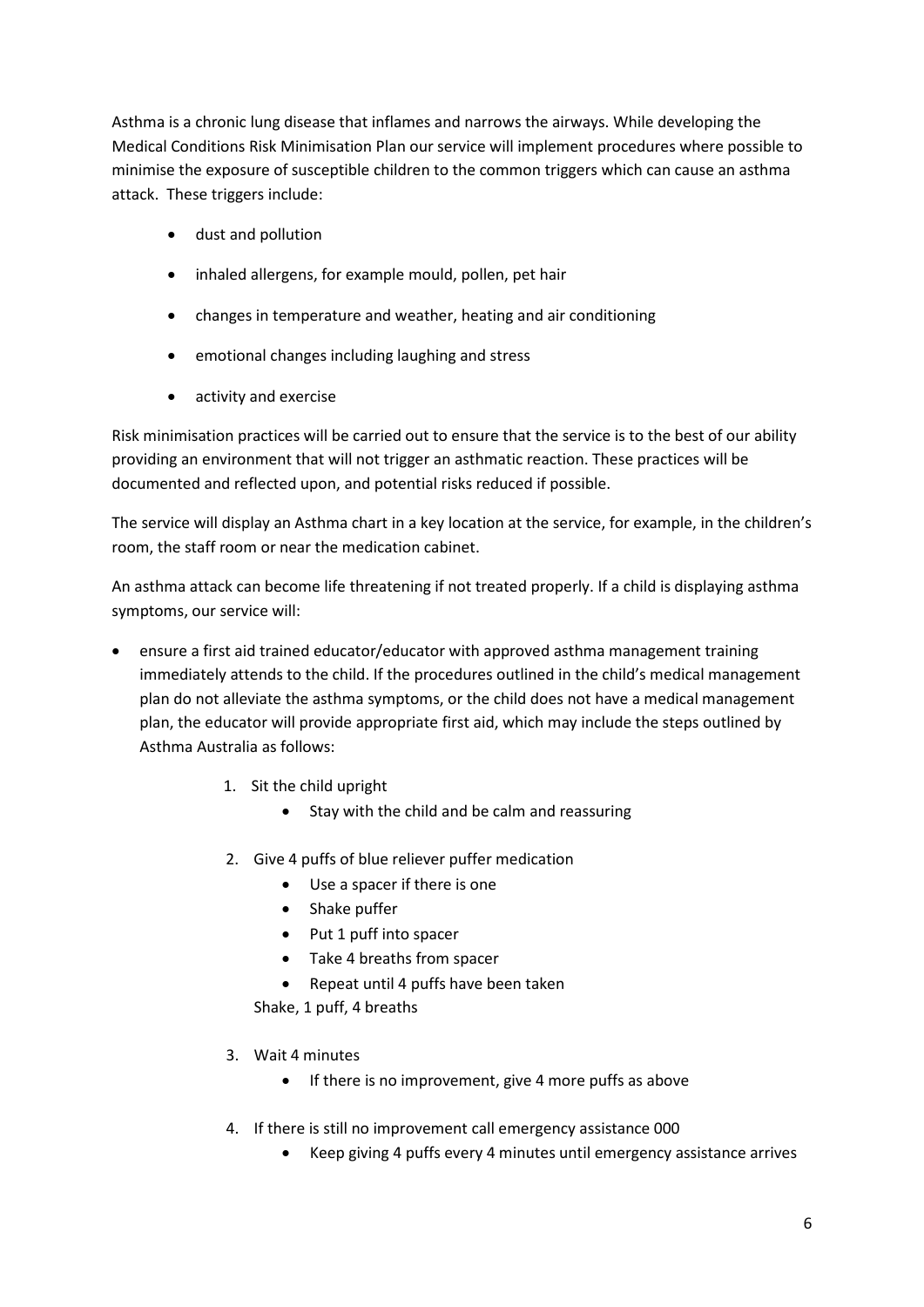- contact the child's parent or authorised contact where the parent cannot be reached
- record any Asthma incident on appropriate form and file with all other incident forms

The service will ensure that an Emergency Asthma First Aid Kit is stored in a location that is known to all staff, including relief staff, easily accessible to adults (not locked away), inaccessible to children, and at room temperature in dry areas. An Emergency Asthma First Aid kit should contain:

- Blue or grey reliever puffer
- At least 2 spacer devices that are compatible with the puffer
- At least 2 face masks compatible with the spacer for use by children under 5

Spacers and masks can only be used by one person. That person can re-use the spacer or mask, but it cannot be used by anyone else. We will ensure the child's name is written on the spacer and mask when it is used.

## **Medical Conditions Risk Minimisation Plan: Diabetes**

Diabetes is a chronic condition where the levels of glucose (sugar) in the blood are too high. Glucose levels are normally regulated by the hormone insulin.

The most common form of diabetes in children is type 1. The body's immune system attacks the insulin producing cells, so insulin can no longer be made. People with type 1 diabetes need to have insulin daily and test their blood glucose several times a day, follow a healthy eating plan and participate in regular physical activity.

Type 2 diabetes is managed by regular physical activity and healthy eating. Over time type 2 diabetics may also require insulin.

While developing the Medical Conditions Risk Minimisation Plan our service will implement procedures where possible to ensure children with diabetes do not suffer any adverse effects from their condition while at the service. These include ensuring they do not suffer from hypoglycaemia (have a "hypo") which occurs when blood sugar levels are too low. Things that can cause a "hypo" include:

- A delayed or missed meal, or a meal with too little carbohydrate
- Extra strenuous or unplanned physical activity
- Too much insulin or medication for diabetes
- Vomiting

Children with Type 1 diabetes may also need to limit their intake of sweet foods. Our service will ensure information about the child's diet including the types and amounts of appropriate foods is part of the child's Medical Management Plan and that this is used to develop the Risk Minimisation Plan.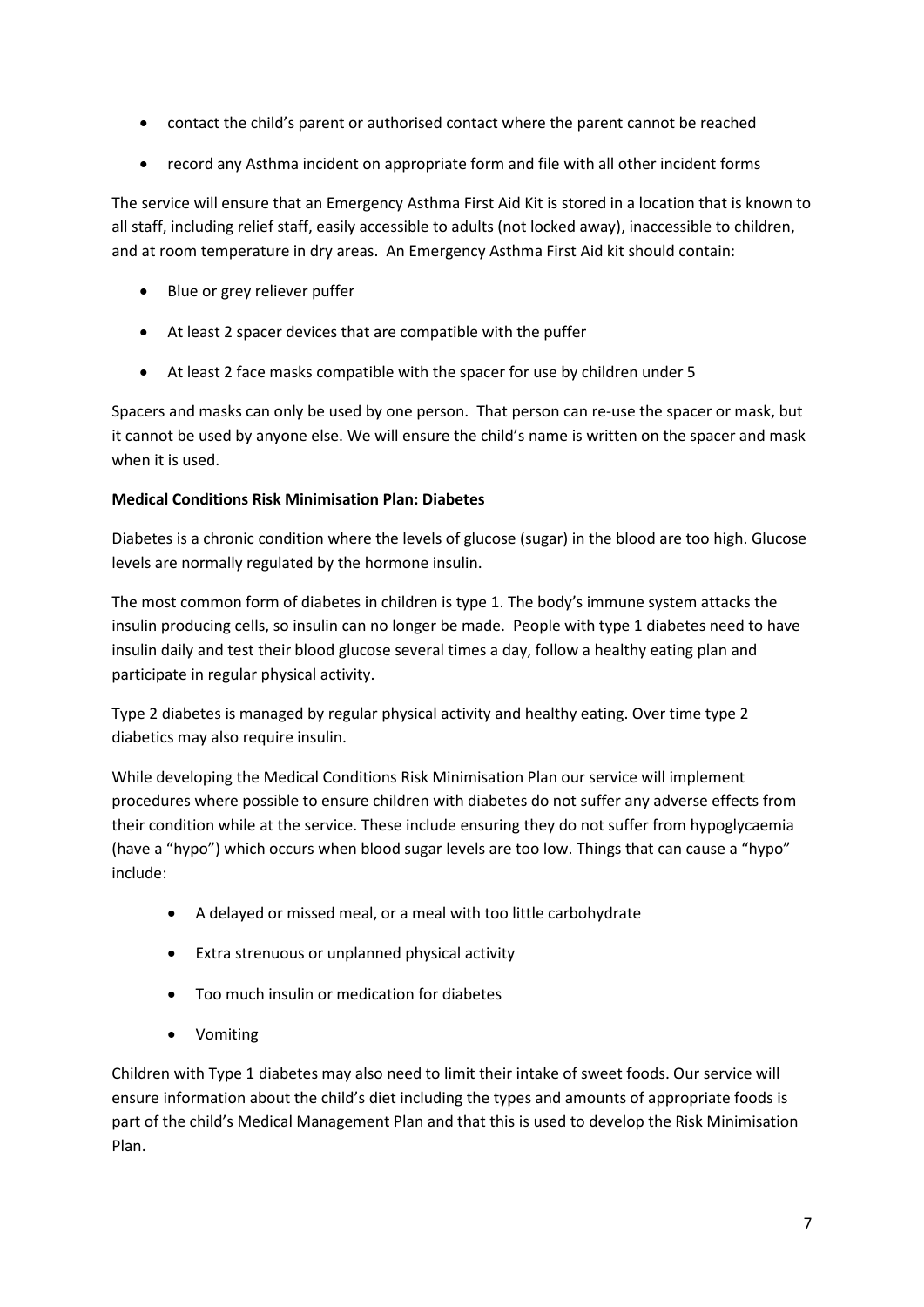Our service will ensure our first aid trained educator is trained in the use of the insulin injection device (syringes, pens, pumps) used by children at our service with diabetes.

If a child is displaying symptoms of a "hypo" our service will:

- $\circ$  ensure the first aid trained educator provides immediate first aid which will be outlined in the child's medical management plan and may include giving the child some quick acting and easily consumed carbohydrate.
- $\circ$  call an ambulance by dialling 000 if the child does not respond to the first aid and CPR if the child stops breathing.
- $\circ$  contact the parent/guardian or the person to be notified in the event of illness if the parent/guardian cannot be contacted.

## **Medical Conditions Risk Minimisation Plan: HIV/AIDS**

It is the Nominated Supervisor's responsibility to educate and inform staff and parents about HIV/AIDS. One of the main problems surrounding HIV/AIDS is a lack of understanding which leads to an unfounded fear to the virus.

The following provides basic information on HIV/AIDS -

- AIDS is a medical condition which can damage a bodies' immune system.
- It is caused by a virus which is transmitted through the exchange of bodily fluid and is primarily passed on through sexual contact.
- The AIDS virus can be transmitted through blood products. However, the risk of contracting AIDS from a blood transfusion is minimal and said to be about one in 1,000,000.
- There is no evidence of the spread of the virus to children through other means at this time.

The confidentiality of medical information must be adhered to regarding an infected child. Any information disclosed to the Nominated Supervisor regarding a child from family members must not be passed on to any other staff member unless the child's caregivers provide written authorisation.

Children with the HIV virus will be accepted into the service.

Educators will carry out routine hygiene precautions to Australian standards at all times to prevent the spread of any infections following the service's relevant policies and procedures.

Educators will exercise care regarding the exposure of bodily fluids and blood and the service's hygiene practices will be used to prevent the spread of infection. Similarly, if the need arises to perform CPR on a child infected with HIV a disposable mouth to mouth mask will be used.

Children who are infected with HIV will be assessed by their Doctor before they are excluded from the service. Children who have abrasions or open wounds will cover them while at the service. If these abrasions cannot be covered for any reason unfortunately the child will have to be excluded from the service until the wound has healed or can be covered.